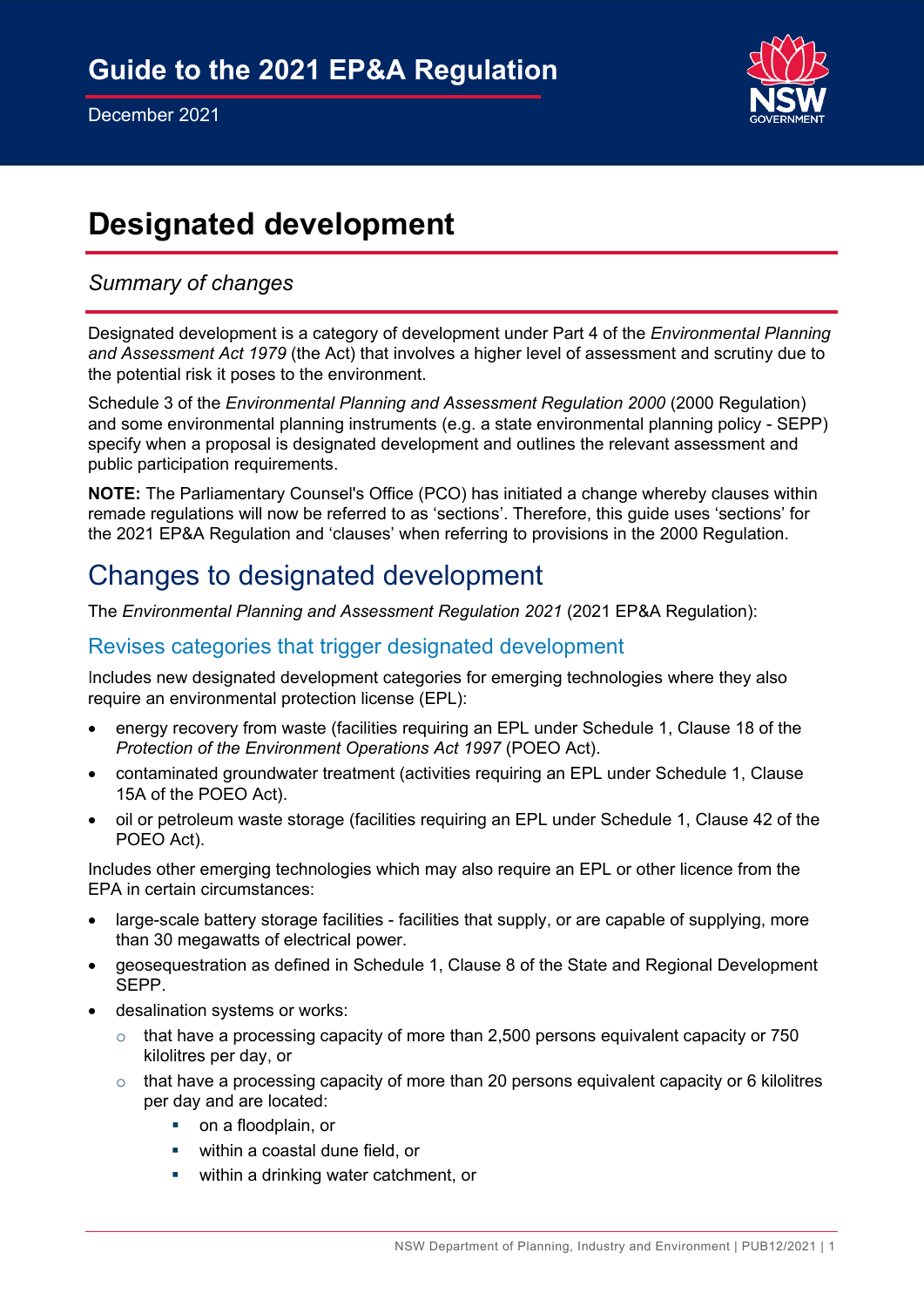#### December 2021



- within 100 metres of a natural waterbody or wetland, or
- within 250 metres of a dwelling not associated with the development.

## Excludes lower risk activities from being designated development and update categories based on industry changes

- Updates the photovoltaic (PV) solar energy category so that solar power generators are only designated if they provide more than 30 megawatts of electrical power and are located on a flood plain.
- Introduces a 10,000 bird threshold to exclude smaller poultry farms that are not in sensitive locations.
- Amends the breweries and distilleries category to exempt certain small-scale operations.
- Amends the concrete works category to exempt small-scale activities.
- Introduces a new category for mixed feedlots of multiple species.

## Aligns with POEO Act activities

- Increases certain designated development thresholds to align with POEO thresholds where appropriate.
- Aligns terminology with POEO Act provisions for some industries.
- Aligns petroleum provisions with the POEO Act and other related legislation.

## Updates location-based triggers for designated development

- Replaces the environmentally sensitive areas (ESA) term and definition with a revised definition of environmentally sensitive areas of State significance (ESASS).
- Standardises wetland buffer to 100 metres (current buffers range from 40 100 metres).
- Updates the definition of drinking water catchment.
- Clarifies that certain 'associated works' do not trigger designated development.

### Updates designated development exclusions

- Clarifies existing provisions applying to development applications (DAs) for alterations and additions.
- Removes reference to the out-of-date Newcastle LEP 1987.

### Make housekeeping and miscellaneous updates

- Revises definitions, phrasing and make improvements to Section structure.
- Updates cross references to legislation and policy.
- Makes minor drafting clarifications and corrections.

## What are the benefits of these changes?

By adding new categories to capture emerging technologies and by updating thresholds and definitions, the 2021 EP&A Regulation supports improved environmental protection.

Updates to development categories allow the 2021 EP&A Regulation to better align with current technological and industry standards to support a modern planning system.